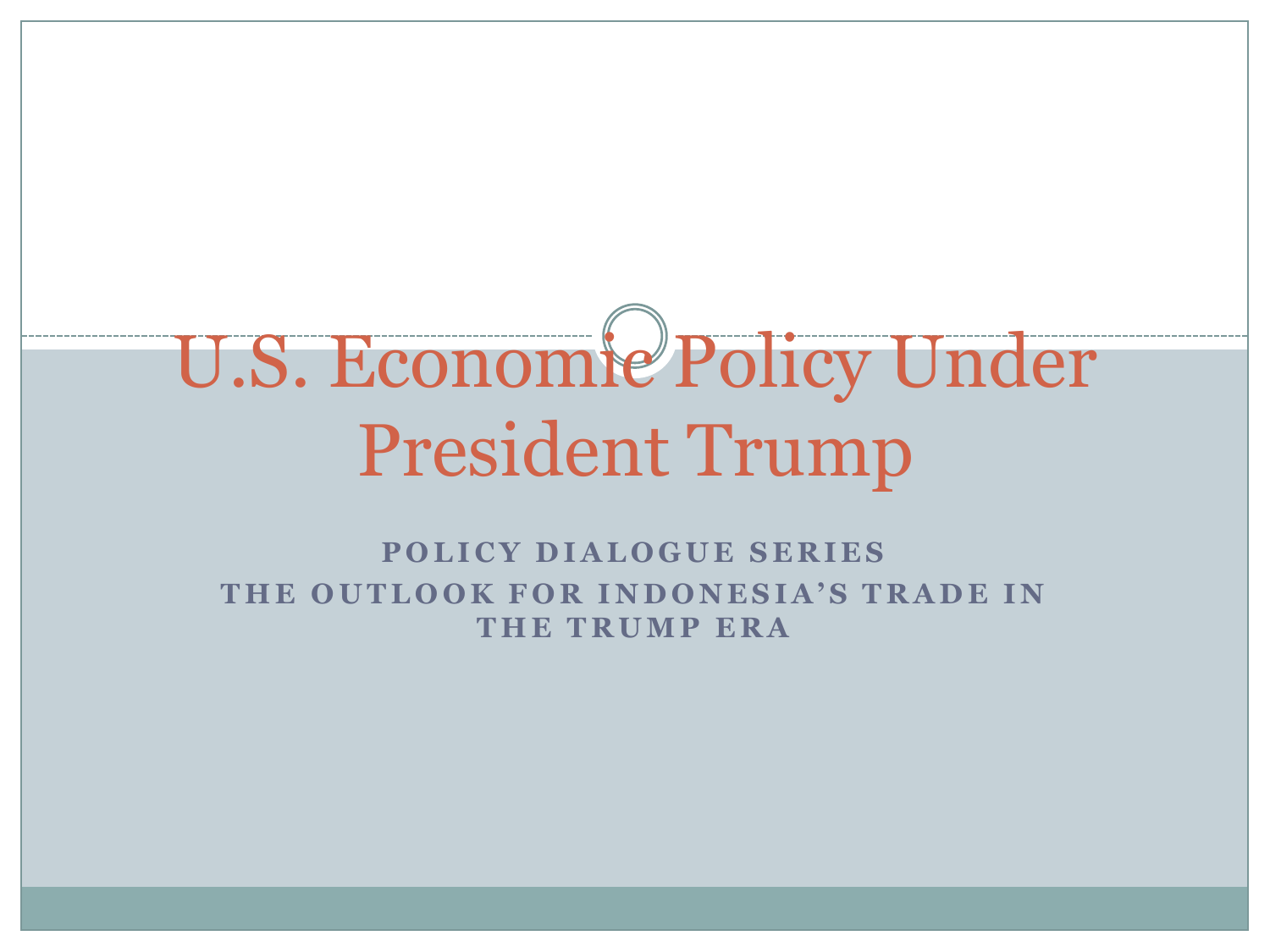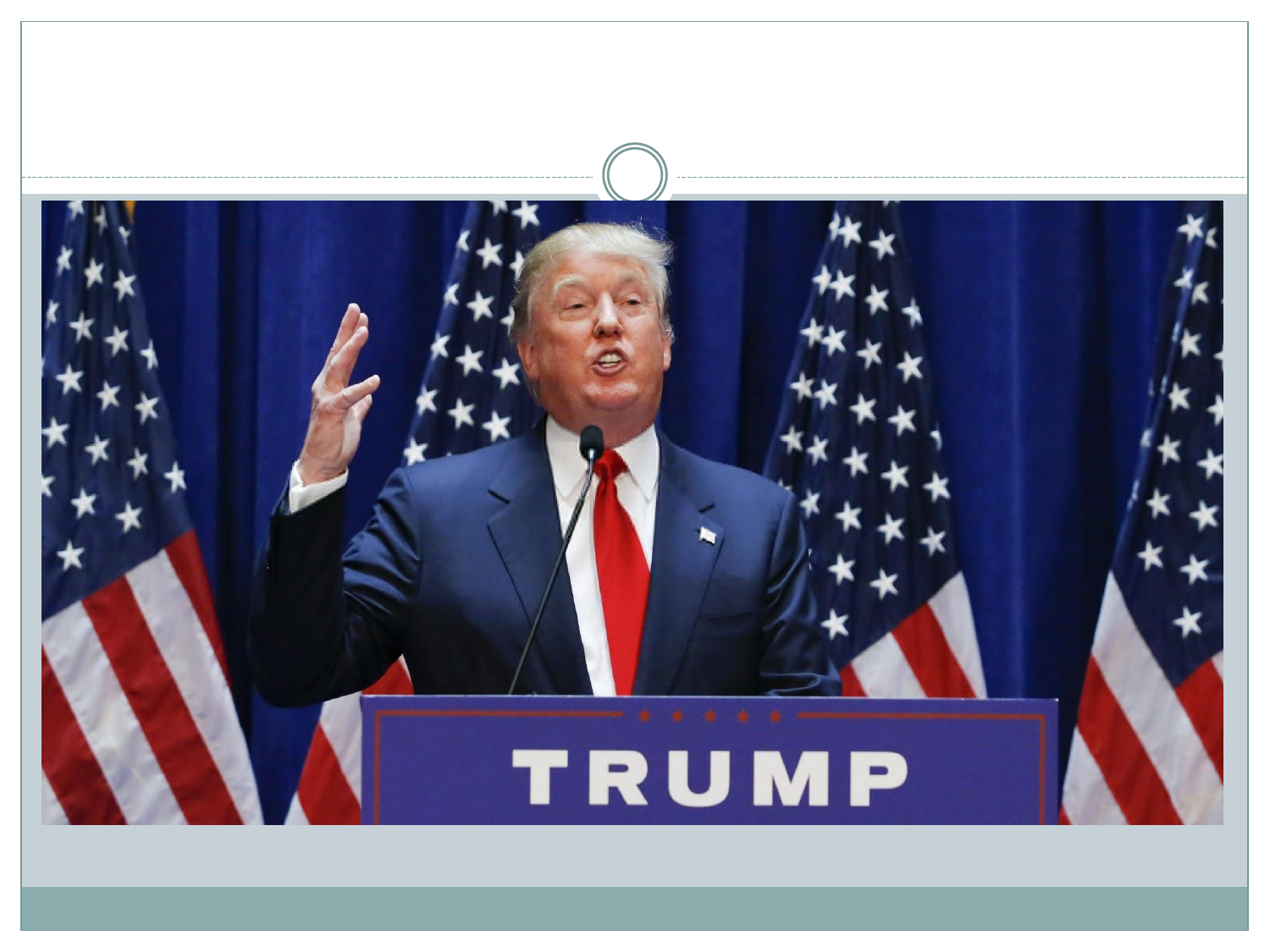#### What do we know about the Trump Administration's trade and economic policy?

We don't know anything yet.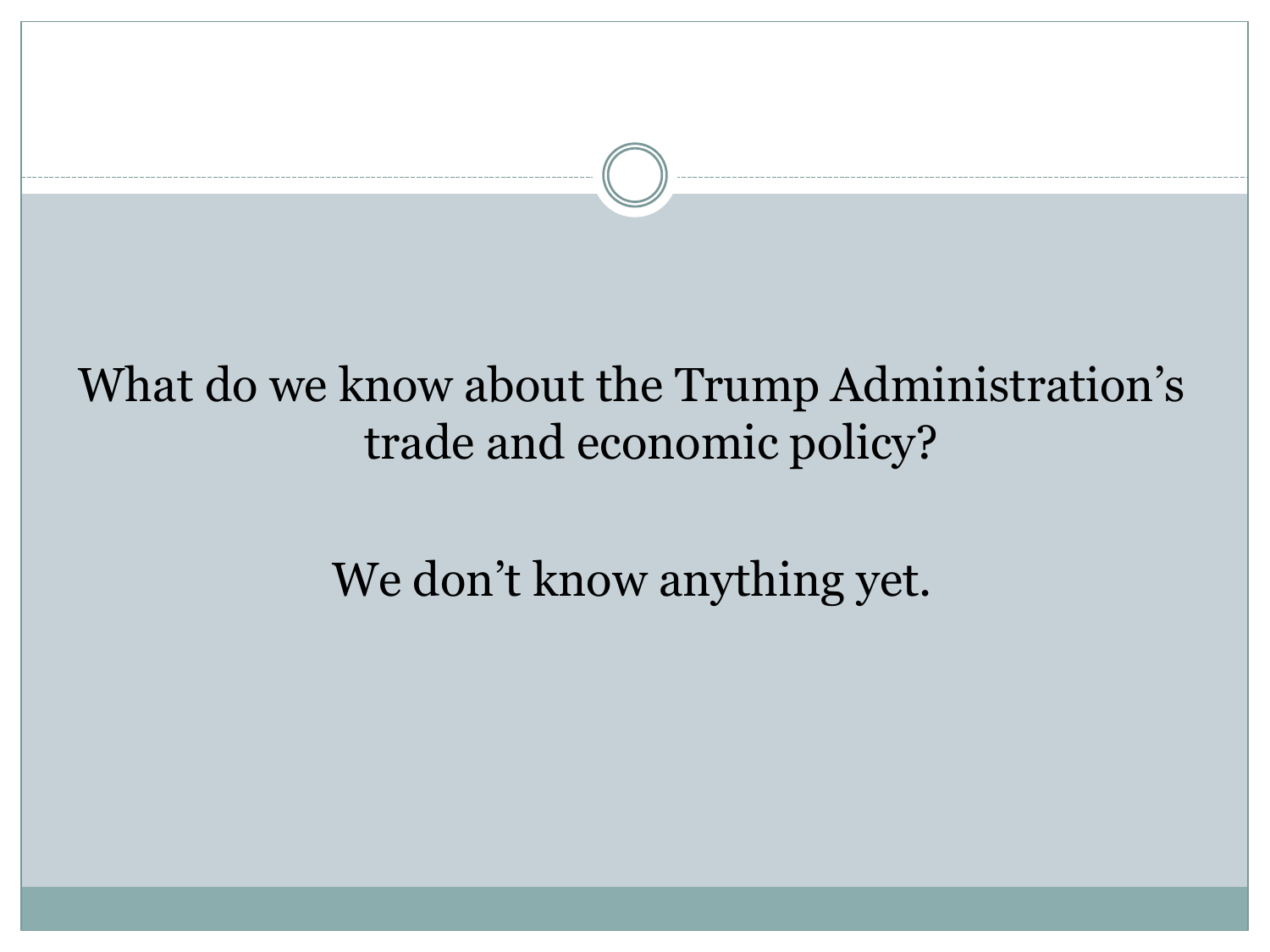#### **Donald J. Trump's 7 Point Plan To Rebuild the American Economy by Fighting for Free Trade**

- 1. Withdraw from the Trans-Pacific Partnership, which has not yet been ratified.
- 2. Appoint tough and smart trade negotiators to fight on behalf of American workers.
- 3. Direct the Secretary of Commerce to identify every violation of trade agreements a foreign country is currently using to harm our workers, and also direct all appropriate agencies to use every tool under American and international law to end these abuses.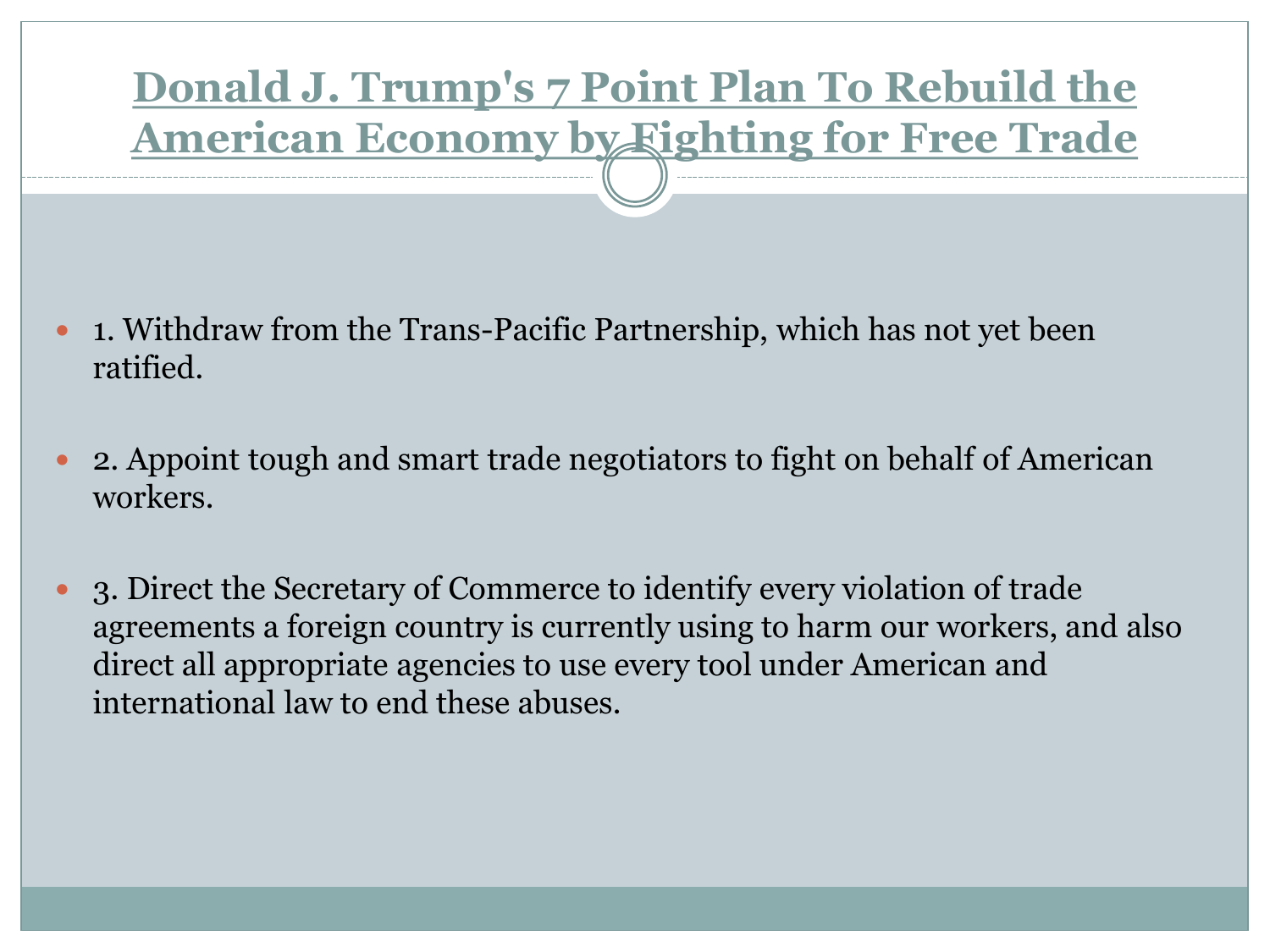# 7 Point's Continued

- 4. Tell NAFTA partners that we intend to immediately renegotiate the terms of that agreement to get a better deal for our workers. If they don't agree to a renegotiation, we will submit notice that the U.S. intends to withdraw from the deal. Eliminate Mexico's one-side backdoor tariff through the VAT and end sweatshops in Mexico that undercut U.S. workers.
- 5. Instruct the Treasury Secretary to label China a currency manipulator.
- 6. Instruct the U.S. Trade Representative to bring trade cases against China, both in this country and at the WTO. China's unfair subsidy behavior is prohibited by the terms of its entrance to the WTO.
- 7. Use every lawful presidential power to remedy trade disputes if China does not stop its illegal activities, including its theft of American trade secrets - including the application of tariffs consistent with Section 201 and 301 of the Trade Act of 1974 and Section 232 of the Trade Expansion Act of 1962.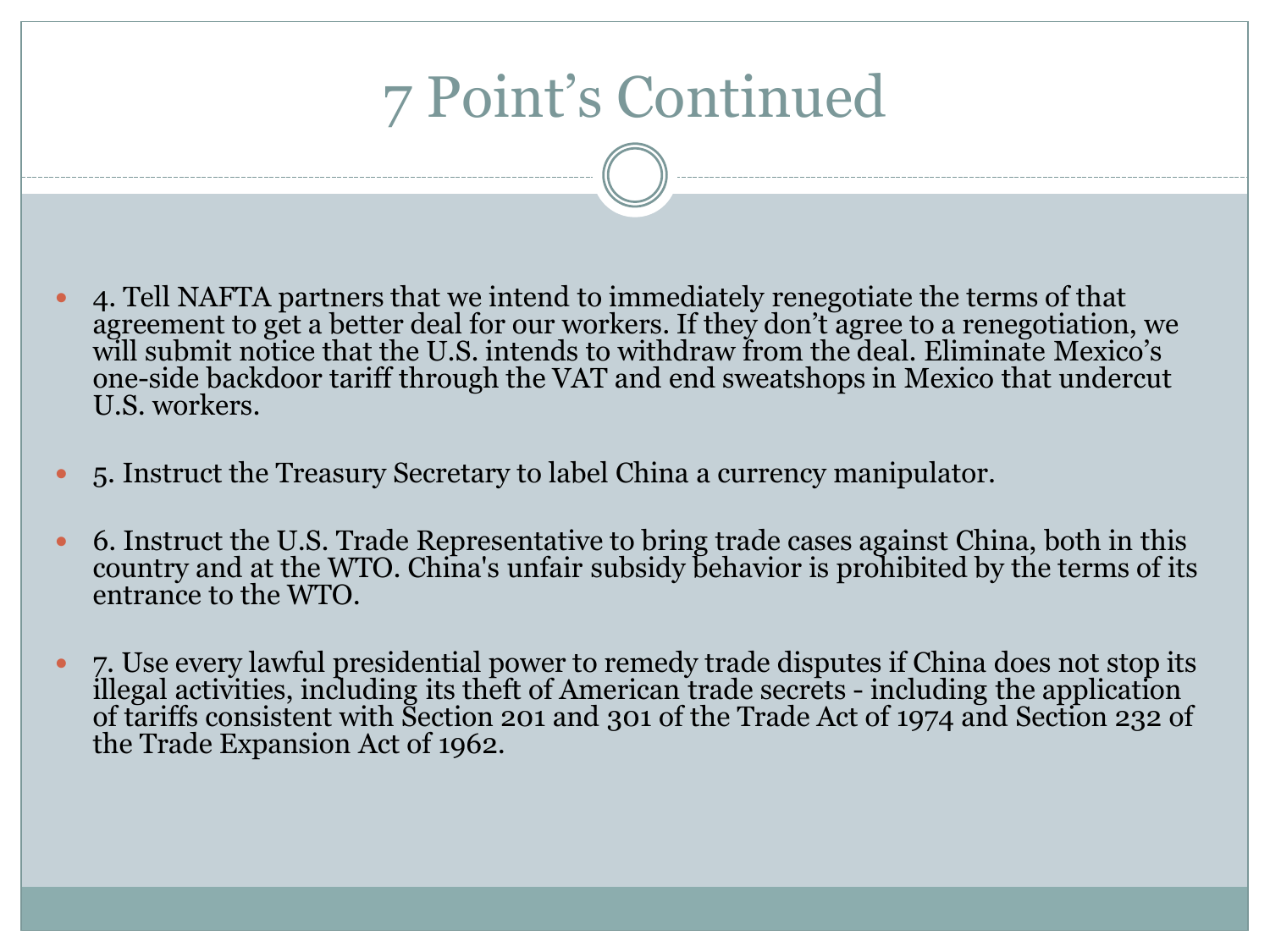



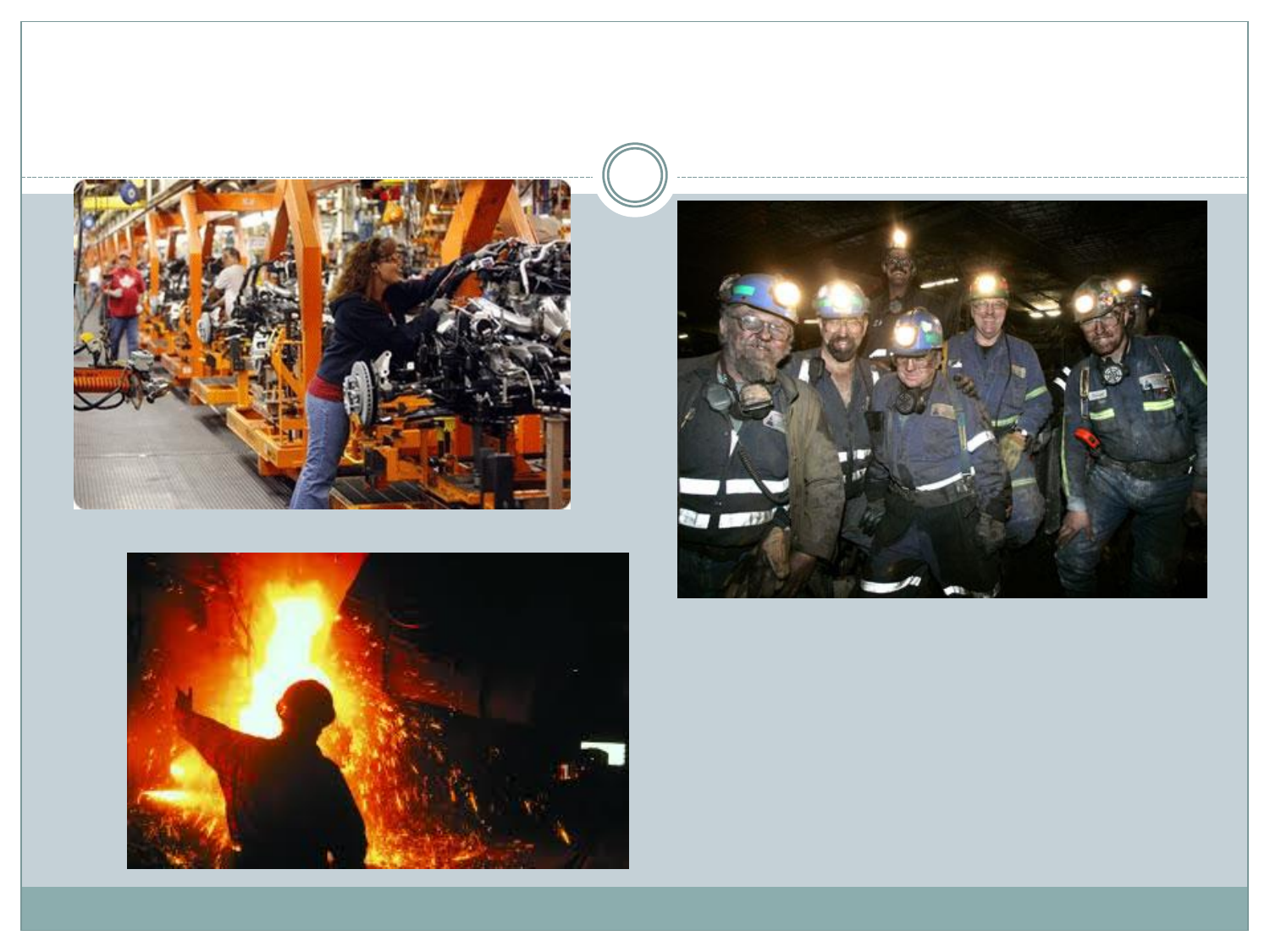- Transactional Economic Policy
- **Trump teases agreements with Ford, Dow Chemical to create jobs** (The Hill, 12/9)
- *Trump to Announce Carrier Plant Will Keep Jobs in U.S.* (NYT, 11/29)
- Priority is Keeping Jobs in the U.S. and Creating New Manufacturing/Construction Jobs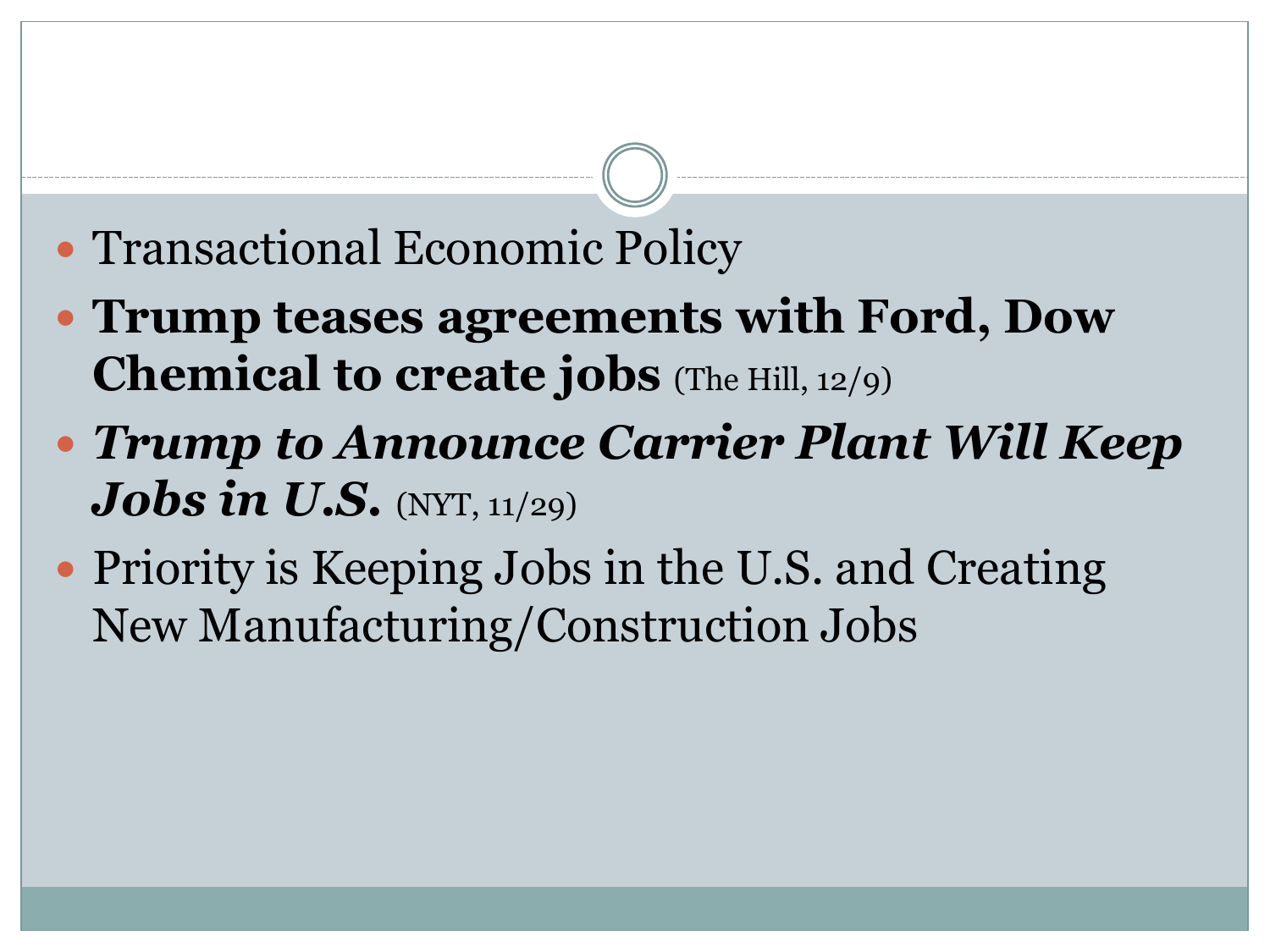#### • Preference for bilateral trade deals

- May want to reconsider existing deals if they appear to be disadvantageous to U.S. workers
- Look at partners with trade surplus with US
- What about Indonesia?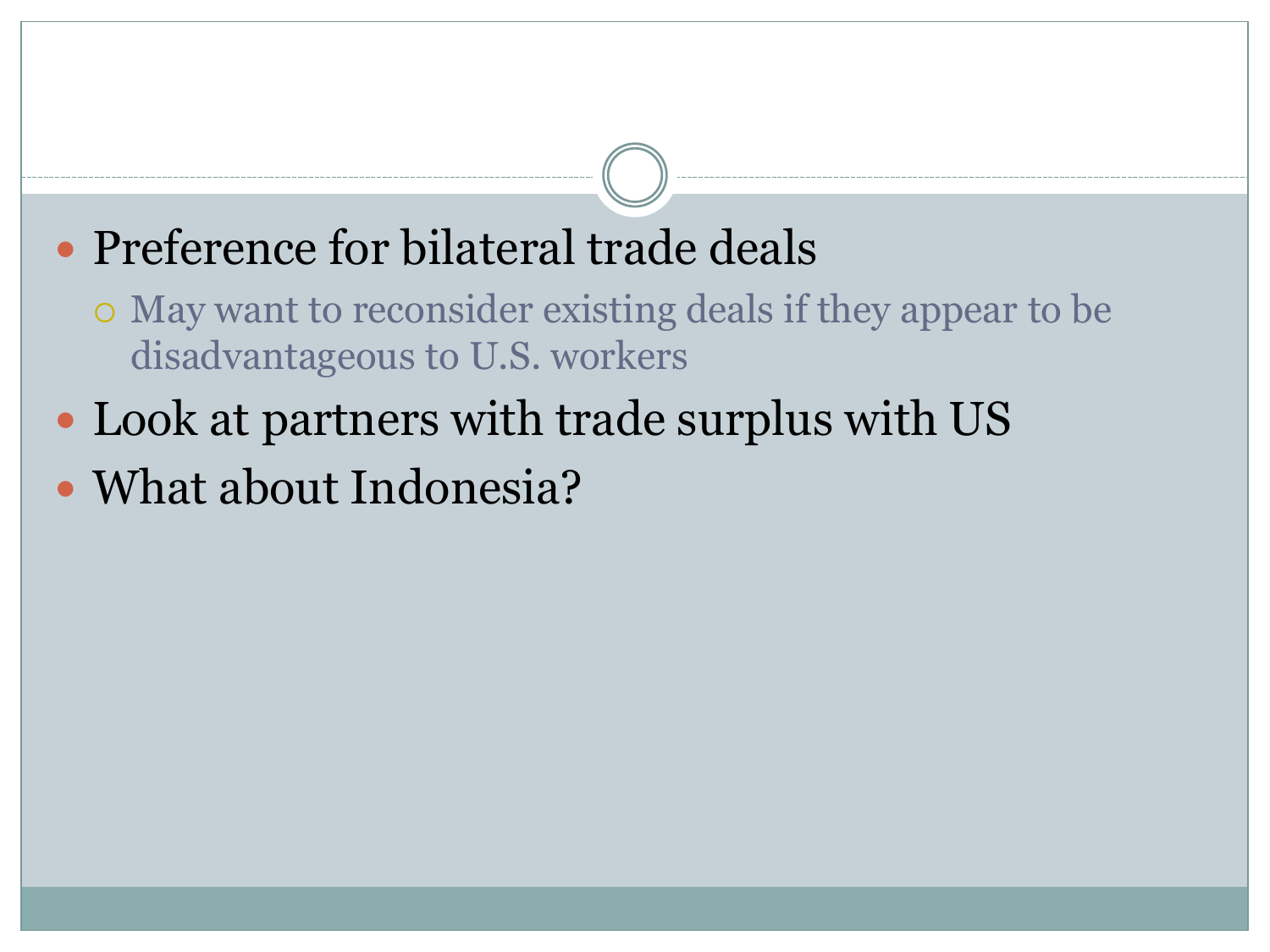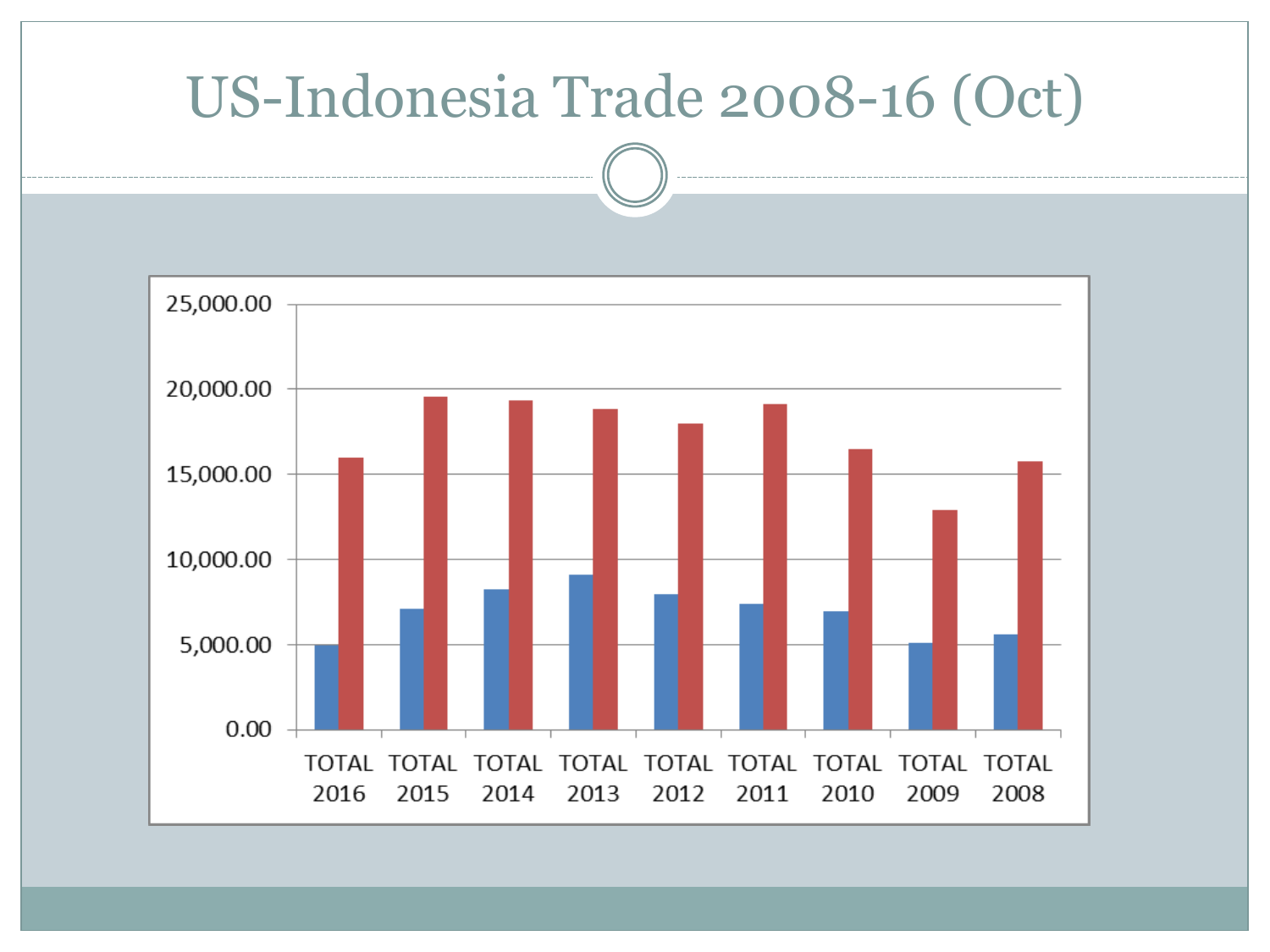## What Can Indonesia Do?

• Indonesia is already doing a lot to boost it's own economy

- Ease of Doing Business Rankings
- DNI Revisions
- Tax Amnesty
- 14 Economic Reform Packages
- Potential Trade Deals with EFTA, Australia, EU